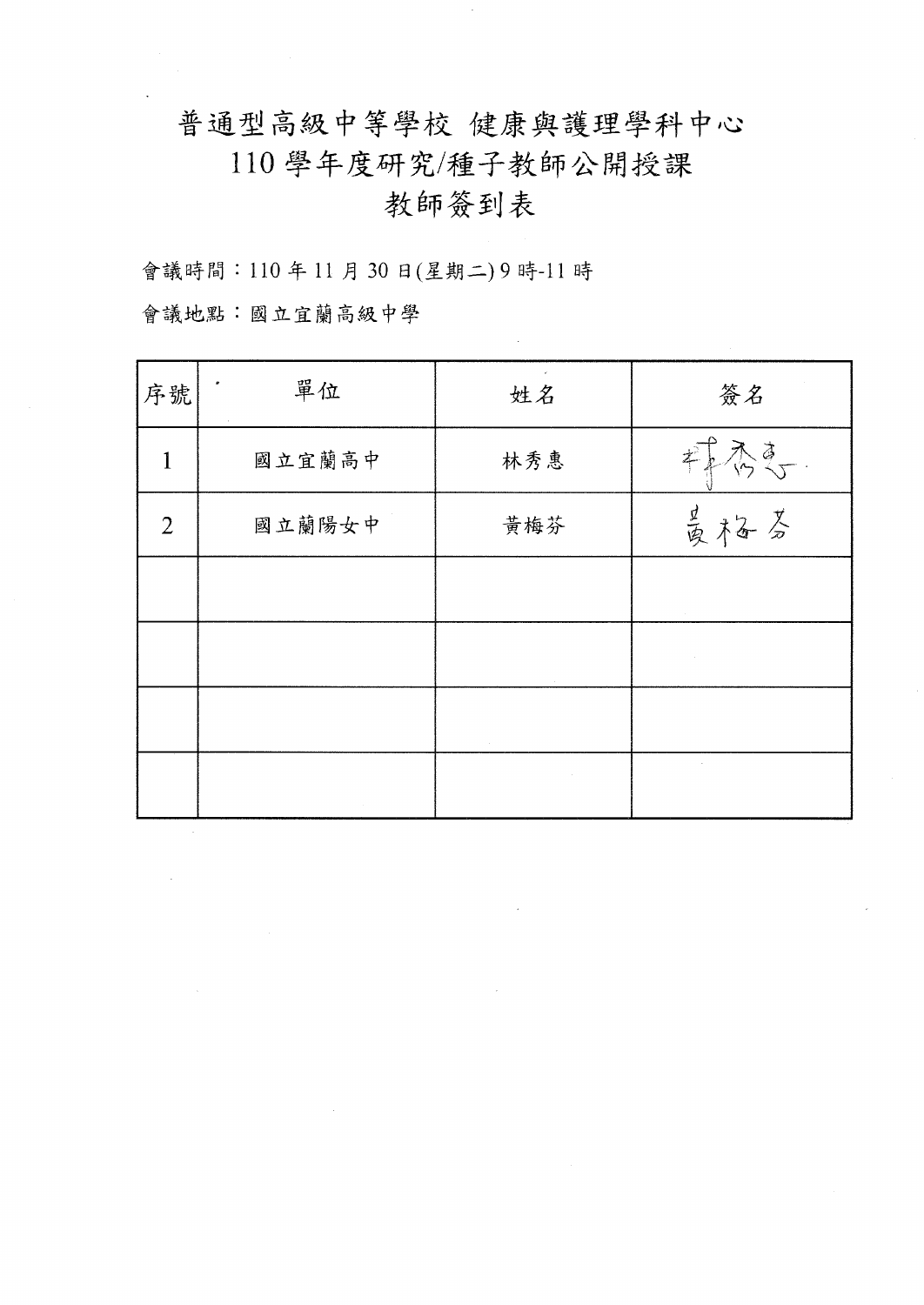## 觀課前會談記錄表

教學時間:50分鐘 教學年級: 一年級 教材來源: 健康與護理課本、【環保】桌遊 教學單元: 綠色消費好樂活:守護永續地球-環保桌遊應用 教學者: 林秀惠 觀察者: 黃梅芬 觀察前會談時間: 9:20-9:50

- 一、 教材內容:
	- 1. 地球環境問題與影響
	- 2. 經濟發展與永續發展的關係
	- 3. 環境永續發展策略
	- 4. 綠色消費行動

#### 二、 教學目標:

- 1. 認識環境問題與影響,思考居住區域的環境問題
- 2. 感受經濟開發對個人及環境的影響,了解經濟發展與永續環保的關係
- 3. 思考不同角色的環境永續發展策略
- 4. 思考、採行綠色消費原則
- 5. 反思因地制宜的環境問題解決方法

#### 三、 學生經驗:

- 1. 國中小時有接受環境教育
- 2. 國中地球科學曾介紹全球暖化議題
- 四、 教學活動:(建議寫出教學流程,類似簡案的寫法)
	- 1. 回顧地球環境問題與影響
	- 2. 介紹桌遊理念與規則
	- 3. 桌游操作體驗
	- 4. 學習單書寫說明與反思
	- 5. 學習單內容分享與歸納總結(第二堂課)

#### 五、 教學評量方式:

- 1. 能認真操作、體驗桌遊
- 2. 能觀察桌遊牌卡內容,正確回答學習單問題
- 3. 能反思、討論學習單問題,並提出有助於環境永續發展的見解

#### 六、觀察工具和焦點:

### (一)工具:觀察紀錄表

- (二)焦點:
- 1. 環境問題的覺察態度
- 2. 桌遊操作的態度及反思

#### 七、 回饋會談時間和地點:

宜蘭高中健康教室 11:10-11:40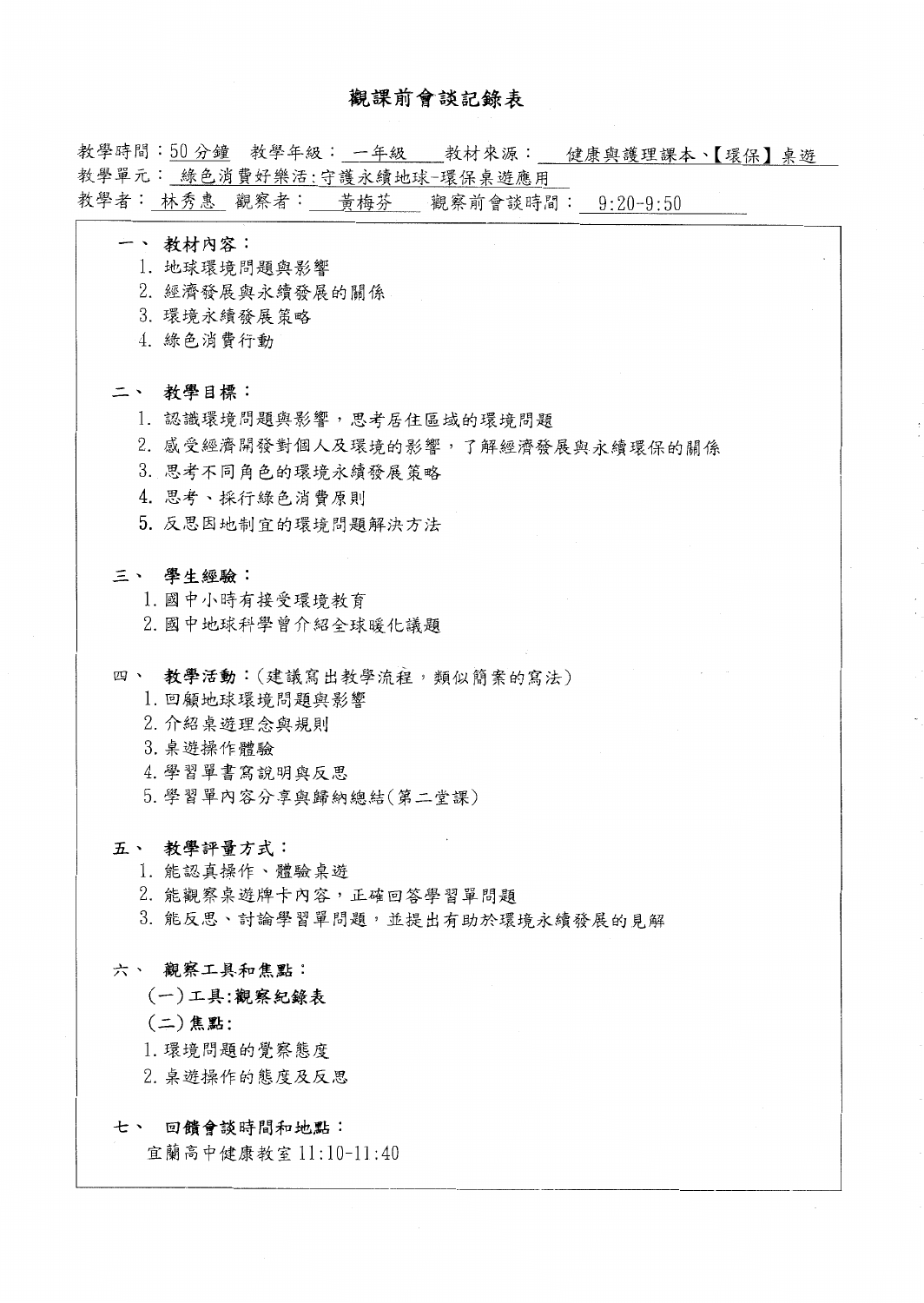## 課後回饋會談紀錄表

教學時間:50分鐘 教學年級: 一年級 教材來源: 健康與護理課本、【環保】桌遊 教學單元: 綠色消費好樂活:守護永續地球-環保桌遊應用 教學者︰林秀惠 觀察者︰ 黃梅芬 觀察前會談時間︰ 9:20-9:50 一、教學者已達成觀察指標(焦點)的教學表現: 1. 摄境阅题时登 察 悲 总 能 回复 教師問*立* 回魔熟络、有似想是 2. 享透 掉个的是应应且反思。慢到近付,特缓延行 草心並 計論及弘 露 出 笑脸, 四八三五 二、教學者未達成觀察指標(焦點)或再精進指標的教學表現:(確認待成長或再精進項目) Ĺ. 严。 三、對教學者未達成觀察指標(焦點)的具體成長建議:(確認待成長或再精進項目) 黑

精秀学